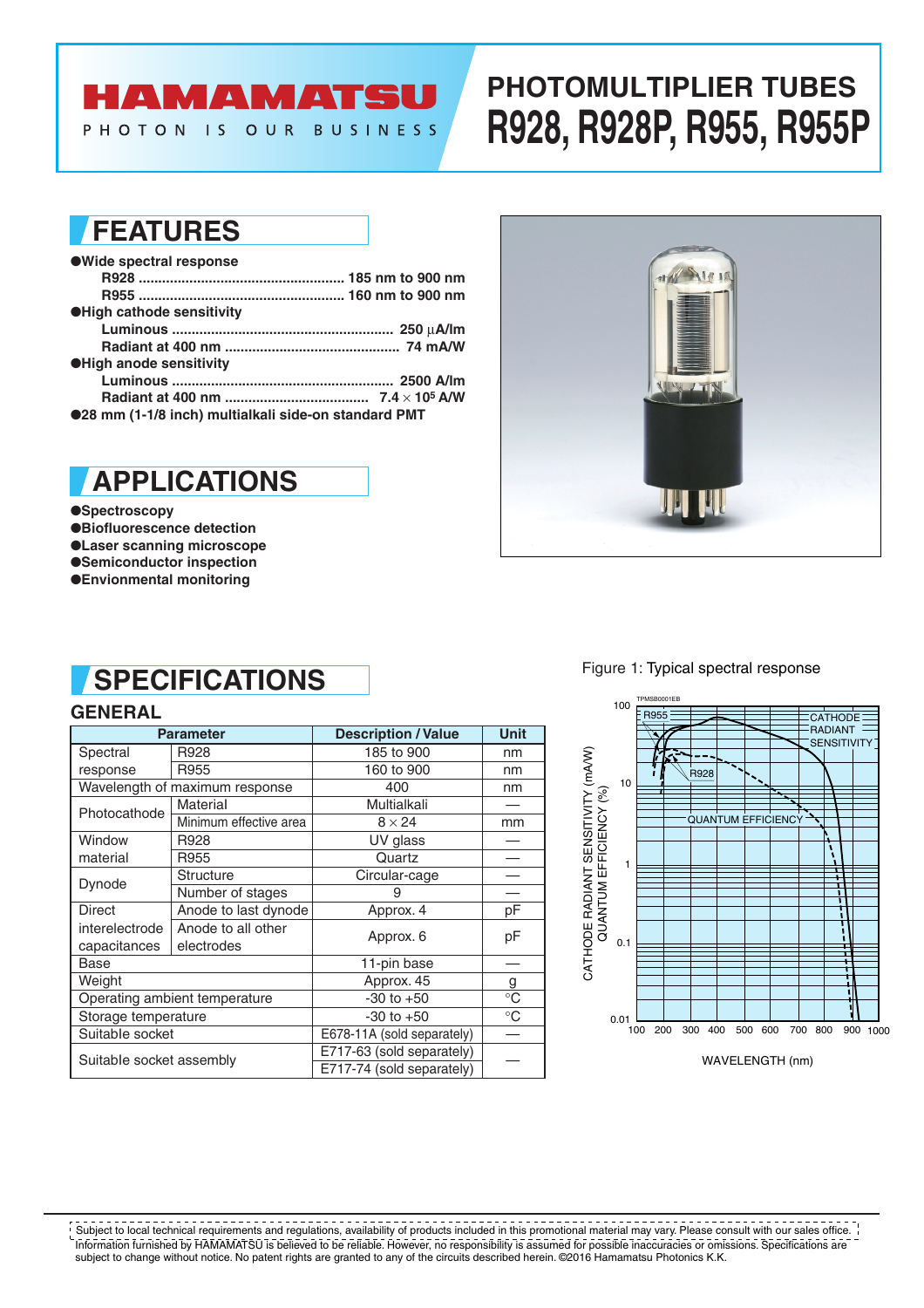#### **MAXIMUM RATINGS (Absolute maximum values)**

|                           | Parameter                        | Value | Unit |
|---------------------------|----------------------------------|-------|------|
| Supply voltage            | <b>Between anode and cathode</b> | 1250  |      |
|                           | Between anode and last dynode    | 250   |      |
| Average anode current (A) |                                  | U.    | mA   |

### **CHARACTERISTlCS (at 25** °**C)**

| <b>Parameter</b>                                                   |                                            |                       |                          | R928, R928P         |                          | R955, R955P                   | <b>Unit</b>         |                          |       |
|--------------------------------------------------------------------|--------------------------------------------|-----------------------|--------------------------|---------------------|--------------------------|-------------------------------|---------------------|--------------------------|-------|
|                                                                    |                                            |                       | Min.                     | Typ.                | Max.                     | Min.                          | Typ.                | Max.                     |       |
|                                                                    | Quantum efficiency<br>(at peak wavelength) |                       |                          | 25.4<br>(at 260 nm) |                          |                               | 29.0<br>(at 220 nm) |                          | $\%$  |
| Cathode sensitivity                                                | Luminous <sup>®</sup>                      |                       | 140                      | 250                 |                          | 140                           | 250                 |                          | µA/lm |
|                                                                    |                                            | at 194 nm             |                          | 18                  | —                        | $\overline{\phantom{0}}$      | 43                  |                          | mA/W  |
|                                                                    |                                            | at 254 nm             |                          | 52                  | $\overline{\phantom{0}}$ |                               | 56                  |                          | mA/W  |
|                                                                    | Radiant                                    | at 400 nm             | $\overline{\phantom{0}}$ | 74                  |                          | $\overbrace{\phantom{12333}}$ | 74                  |                          | mA/W  |
|                                                                    |                                            | at 633 nm             |                          | 41                  | $\overline{\phantom{0}}$ |                               | 41                  |                          | mA/W  |
|                                                                    |                                            | at 852 nm             |                          | 3.5                 |                          |                               | 3.5                 |                          | mA/W  |
|                                                                    | Red/White ratio ©                          |                       | 0.2                      | 0.3                 | $\overline{\phantom{0}}$ | 0.2                           | 0.3                 |                          |       |
|                                                                    | Blue sensitivity index ®                   |                       |                          | 8                   | —                        |                               | 8                   |                          |       |
|                                                                    | Luminous <sup>®</sup>                      |                       | 400                      | 2500                | $\overline{\phantom{0}}$ | 400                           | 2500                |                          | A/m   |
|                                                                    |                                            | at 194 nm             |                          | $1.8 \times 10^{5}$ |                          | $\overline{\phantom{m}}$      | $4.3 \times 10^{5}$ |                          | A/W   |
|                                                                    |                                            | at 254 nm             | $\overline{\phantom{0}}$ | $5.2 \times 10^5$   | $\overline{\phantom{0}}$ | $\overline{\phantom{0}}$      | $5.6 \times 10^{5}$ |                          | A/W   |
| Anode sensitivity                                                  | Radiant                                    | at 400 nm             | $\overline{\phantom{0}}$ | $7.4 \times 10^{5}$ |                          |                               | $7.4 \times 10^{5}$ | —                        | A/W   |
|                                                                    |                                            | at 633 nm             |                          | $4.1 \times 10^{5}$ | —                        |                               | $4.1 \times 10^{5}$ |                          | A/W   |
|                                                                    |                                            | at 852 nm             |                          | $3.5 \times 10^{4}$ | $\overline{\phantom{0}}$ | $\overline{\phantom{0}}$      | $3.5 \times 10^{4}$ | $\overline{\phantom{0}}$ | A/W   |
| Gain $\overline{E}$                                                |                                            |                       |                          | $1.0 \times 10^{7}$ |                          | $\overbrace{\phantom{13333}}$ | $1.0 \times 10^{7}$ |                          |       |
| Anode dark current <sup>®</sup> (After 30 min storage in darkness) |                                            |                       |                          | 3                   | 50                       | $\overline{\phantom{0}}$      | 3                   | 50                       | nA    |
| Anode dark count $\mathcal{L}$ (for the R928P, R955P)              |                                            |                       |                          | 500                 | 1000                     | $\overline{\phantom{0}}$      | 500                 | 1000                     | $S-1$ |
| ENI (Equivalent Noise Input) <sup>©</sup>                          |                                            | $1.3 \times 10^{-16}$ |                          |                     | $1.3 \times 10^{-16}$    |                               | W                   |                          |       |
| Time response <sup>®</sup>                                         | Anode pulse rise time $\Theta$             |                       |                          | 2.2                 | $\overline{\phantom{0}}$ | $\overline{\phantom{0}}$      | 2.2                 | —                        | ns    |
|                                                                    | Electron transit time $\mathbb O$          |                       |                          | 22                  |                          |                               | 22                  |                          | ns    |
|                                                                    | Transit time spread (TTS) $\mathbb{O}$     |                       |                          | 1.2                 |                          |                               | 1.2                 |                          | ns    |

#### **NOTES**

- A Averaged over any interval of 30 seconds maximum.
- B The light source is a tungsten filament lamp operated at a distribution temperature of 2856 K. Supply voltage is 100 V between the cathode and all other electrodes connected together as anode.
- C Red/White ratio is the quotient of the cathode current measured using a red filter(Toshiba R-68) interposed between the light source and the tube by the cathode current measured with the filter removed under the same conditions as Note  $\circledR$ .
- D The value is cathode output current when a blue filter (Corning CS 5-58 polished to 1/2 stock thickness) is interposed between the light source and the tube under the same condition as Note  $\circledB$ .
- E Measured with the same light source as Note B and with the voltage distribution ratio shown in Table 1 below.

#### **Table 1: Voltage distribution ratio**

| Electrode                                                                       |  |  |  |  | Dy1 Dy2 Dy3 Dy4 Dy5 Dy6 Dy7 Dy8 Dy9 |  |  |  |  |  |  |  |  |  |  |  |  |  |
|---------------------------------------------------------------------------------|--|--|--|--|-------------------------------------|--|--|--|--|--|--|--|--|--|--|--|--|--|
| Distribution<br>ratio                                                           |  |  |  |  |                                     |  |  |  |  |  |  |  |  |  |  |  |  |  |
| n. n. <b>.</b> .<br>$\mathbf{D}$ . A $\mathbf{A}$ . $\mathbf{A}$ . $\mathbf{A}$ |  |  |  |  |                                     |  |  |  |  |  |  |  |  |  |  |  |  |  |

SuppIy voltage: 1000 V, K: Cathode, Dy: Dynode, P: Anode

FMeasured at the plateau voltage.

#### **Table 2: Voltage distribution ratio for plateau test**

|                                                                      | Electrode                    |  |  |  |  |  |  |  |  |  |  |  | Dy1   Dy2   Dy3   Dy4   Dy5   Dy6   Dy7   Dy8   Dy9 |  |  |  |
|----------------------------------------------------------------------|------------------------------|--|--|--|--|--|--|--|--|--|--|--|-----------------------------------------------------|--|--|--|
|                                                                      | <b>Distribution</b><br>ratio |  |  |  |  |  |  |  |  |  |  |  |                                                     |  |  |  |
| Supply voltage: Plateau voltage, K: Cathode, Dy: Dynode,<br>P: Anode |                              |  |  |  |  |  |  |  |  |  |  |  |                                                     |  |  |  |

G ENI is an indication of the photon-limited signal-to-noise ratio. It refers to the amount of light in watts to produce a signal-to-noise ratio of unity in the output of a photomultiplier tube.

$$
ENI = \frac{\sqrt{2q \cdot \text{Idb} \cdot G \cdot \Delta f}}{S}
$$

where  $q =$  Electronic charge  $(1.60 \times 10^{-19}$  coulomb).

- ldb = Anode dark current(after 30 minute storage) in amperes.  $G =$ Gain
	- ∆f = Bandwidth of the system in hertz. 1 hertz is used.
	- $S =$  Anode radiant sensitivity in amperes per watt at the wavelength of peak response.
- $\oplus$  The rise time is the time for the output pulse to rise from 10 % to 90 % of the peak amplitude when the entire photocathode is illuminated by a delta function light pulse.
- $\mathbb O$  The electron transit time is the interval between the arrival of delta function light pulse at the entrance window of the tube and the time when the anode output reaches the peak amplitude. In measurement, the whole photocathode is illuminated.
- $\mathbb O$  Also called transit time jitter. This is the fluctuation in electron transit time between individual pulses in the signal photoelectron mode, and may be defined as the FWHM of the frequency distribution of electron transit times.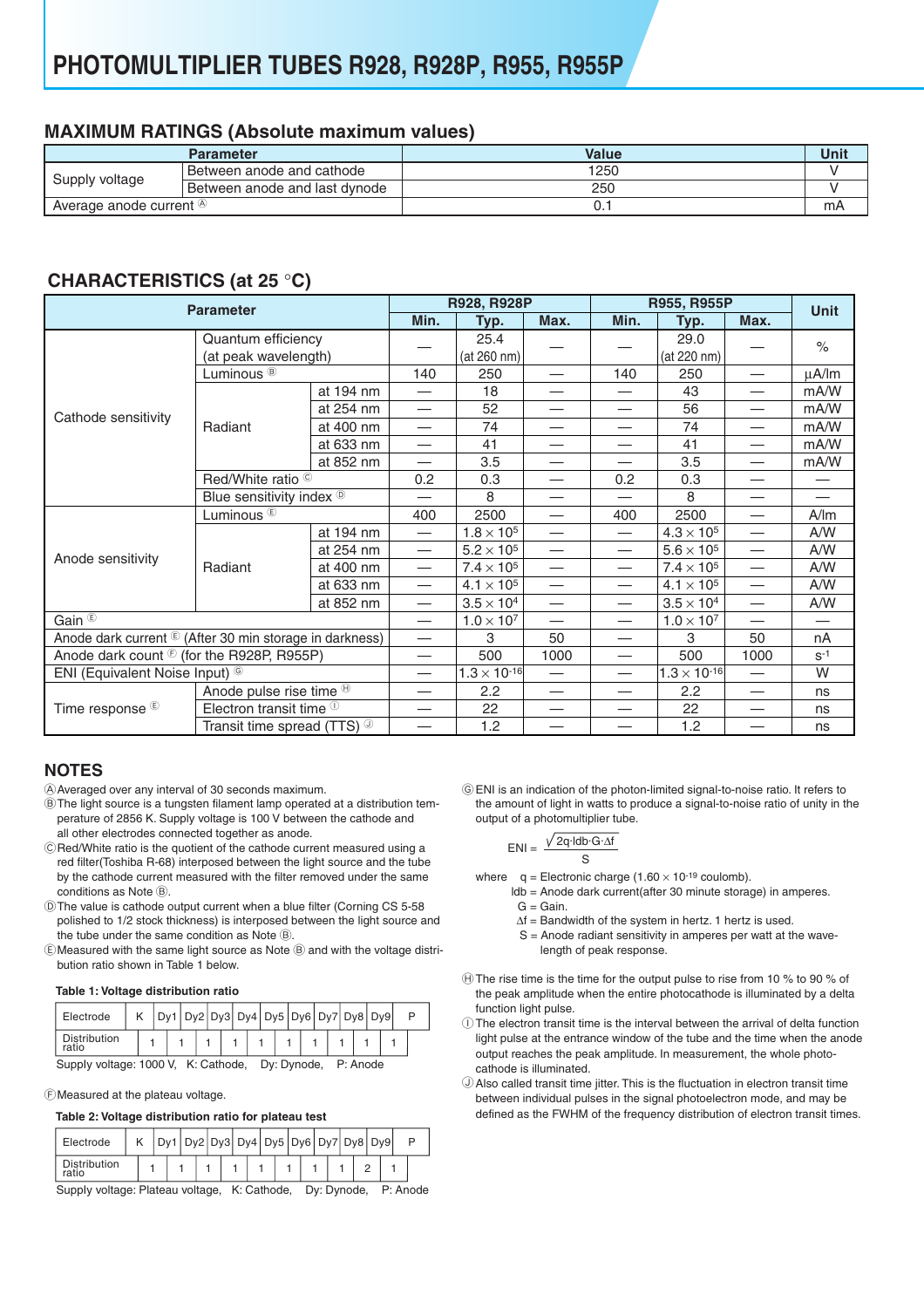



Figure 2: Anode luminous sensitivity and gain characteristics

Figure 4: Typical temperature coefficient of anode sensitivity



Figure 3: Typical time response



Figure 5: Typical temperature characteristic of dark current (at 1000 V, after 30 min storage in darkness)



TEMPERATURE (°C)